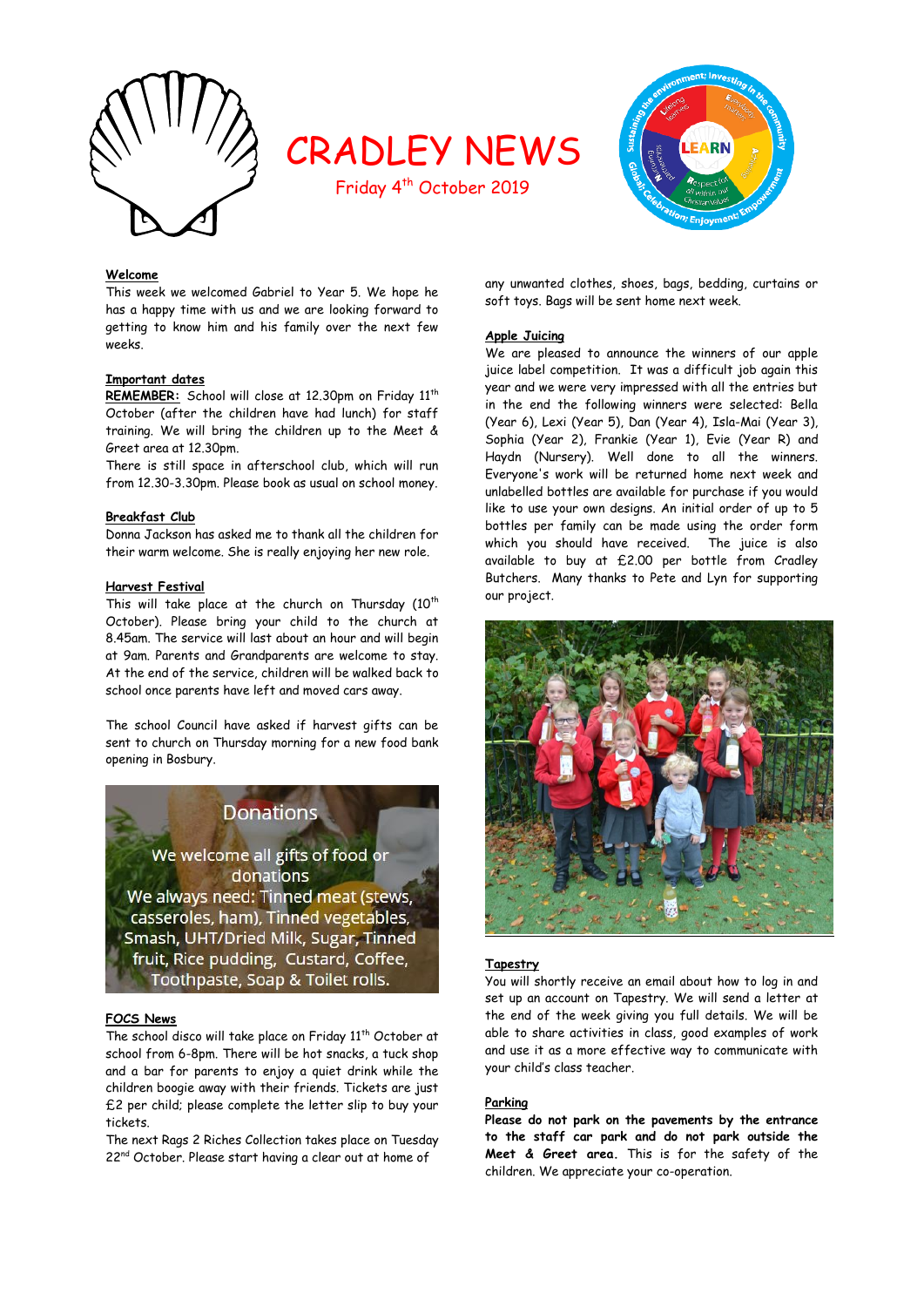Now that most children are settled in the mornings, please can you drop off your children into the playground and then leave the site as quickly as possible. This will help to relieve some congestion in the morning.

#### **Schools Recycling Scheme**

Unfortunately, there has a bit of a delay in launching this scheme in school. The bins for collections have been applied for and we will let you know as soon as they arrive. Meanwhile, if you could keep collecting, that would be great!



#### **Volunteers**

We are delighted that FOCS have given us £2000 to spend on books, as many of our reading books are a little tatty and old fashioned. Before we put new books on the shelves we need to have a bit of a cull of what is already there. If you have half-an-hour to spare to sift through the reading books, please have a word with Paula in the office. Any old books will be sent away or recycled.

#### **Personal items**

Please ensure that all your children's belongings are named - especially jumpers and water bottles. It is extremely difficult to return items to children if they are not labelled. So far this term, we already have a collection of 65 unnamed jumpers waiting to be claimed!

#### **Nursery**

Our story of the week has been 'The Three Little Pigs', so on Monday in our P.E session we've been having a go at building our own little pigs houses, using Lego blocks and foam sticks. We have been exploring our new interactive board this week and have enjoyed playing some matching card and counting games on there. Carol and Katrina have helped us all to tell the story of The Three Little Pigs using some straw, stick and a hair dryer to re-enact the story. This week it's started to get colder and we have decided that Autumn is finally here, we have enjoyed collecting different coloured leaves and collecting them into piles ready for the hedgehogs. To finish off our week we have all taken it in turns to go down to forest school in little groups to explore the area.

#### **School Council**

After receiving a petition from some of the children from school, the School Council had an extraordinary meeting in order to discuss its request. The petition requested that we as a school should somehow support Oscar, the child from Worcester with Leukaemia. His parents are desperately hoping to raise money to enable him to go to Singapore, where he can receive treatment which will hopefully save his life. The Councillors have decided to have a jar for loose change; all those annoying pennies and two pence pieces could add up to quite a lot if we all tidied up a bit…please help if you feel you can.

## **Value of the Month - FREEDOM**

The Worship Leaders led Collective Worship for Class 1 and 2 today. They introduced the new value, Freedom, and told the story of the colourless tiger who only got his colours back when he was set free into the wild. Being free made him happy. They finished with this lovely prayer.

Freedom is the colour of bright blue skies, It smells like a fresh cake, It tastes like ice-cream on a Summer's day, It sounds like the excited cheering of a happy crowd, It feels like the last day of school in July, It looks like walls tumbling down, It lives in the heart of every human being, Thank you God that I am free, Amen.



## **FREEDOM**

"In Him and through faith in Him we may approach God with freedom and confidence." Ephesians 3:12

Chosen by Miss Evans

# **Attendance**

Well done to Class 5 who've had 99.44% attendance since last week. They get to look after Alfie the Attendance Bear all next week.

**Class 1 – 93.68% Class 2 – 97.5% Class 3 – 99.13% Class 4 – 97.92% Class 5 – 99.44% Whole School – 97.81%**

## **Head Teacher Award**

Sofia Ashton for the wonderful way that she has embraced her role as a buddy

TJ Malloy for his enthusiasm while singing in collective worship

## **Stars of the week**

# **Nursery**

Jack & James Horsfield for a brilliant start in Nursery **Reception**

Dexter Wyatt for being so positive in class Charlie Wilson for persistence in phonics